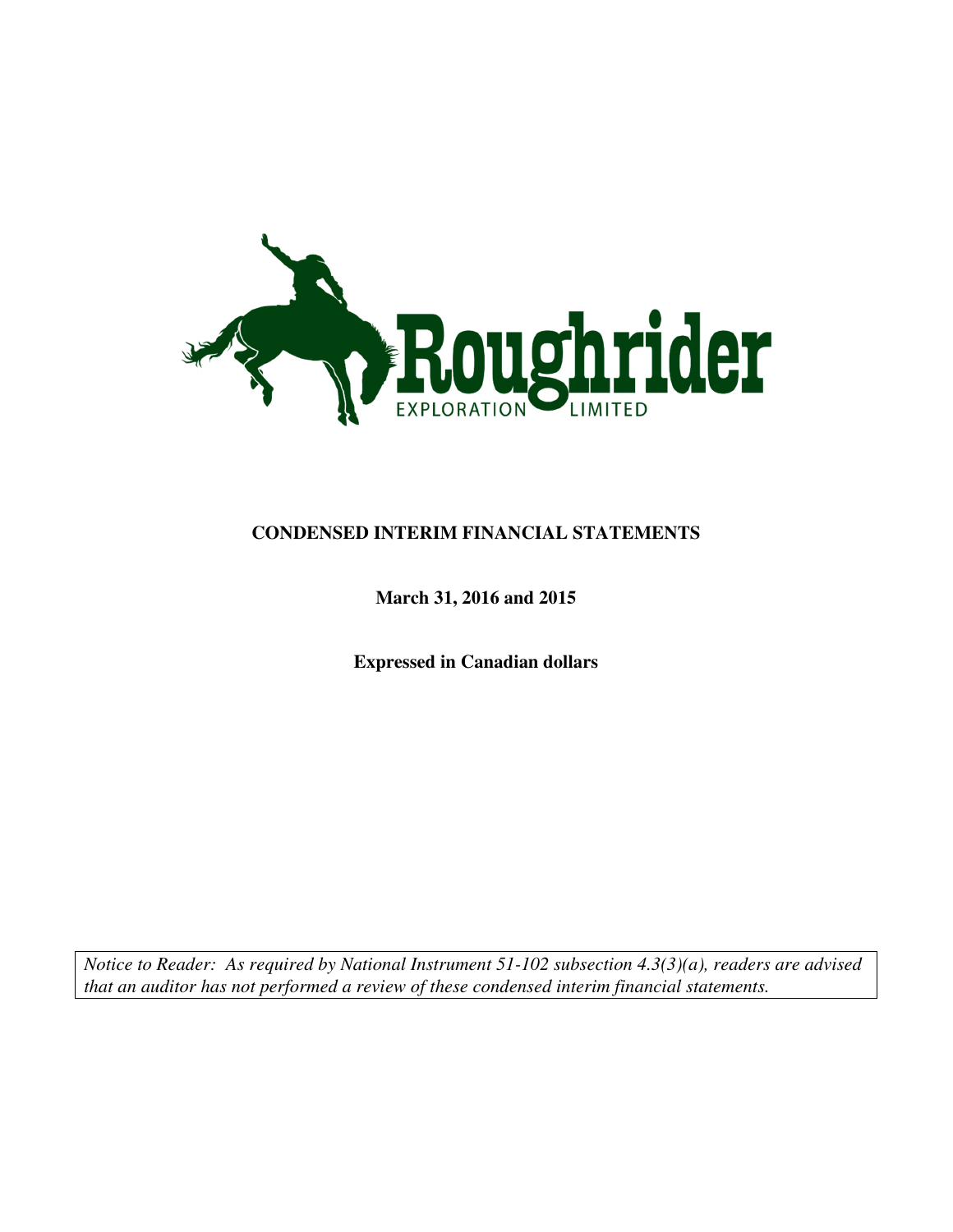# **CONDENSED INTERIM STATEMENTS OF FINANCIAL POSITION**

*Expressed in Canadian Dollars Unaudited – Prepared by Management* 

|                                                                                                   |               | As at<br>March 31,<br>2016             |               | As at<br>December 31,<br>2015          |
|---------------------------------------------------------------------------------------------------|---------------|----------------------------------------|---------------|----------------------------------------|
| <b>ASSETS</b>                                                                                     |               |                                        |               |                                        |
| <b>Current assets</b><br>Cash and cash equivalents<br>Receivables<br>Prepaid expenses             | $\mathcal{S}$ | 376,392<br>24,711<br>15,135<br>416,238 | $\mathsf{\$}$ | 375,102<br>24,554<br>13,735<br>413,391 |
| <b>Non-current assets</b><br>Exploration property acquisition costs (Note 4.a)                    |               | 1,021,316                              |               | 1,021,316                              |
|                                                                                                   | $\mathcal{S}$ | 1,437,554                              | $\mathbb{S}$  | 1,434,707                              |
| <b>LIABILITIES AND SHAREHOLDERS' EQUITY</b>                                                       |               |                                        |               |                                        |
| <b>Current liabilities</b><br>Accounts payable and accrued liabilities (Note 7)<br>Loans (Note 8) | \$            | 111,737<br>111,737                     | \$            | 63,782<br>22,460<br>86,242             |
| <b>Non-current liabilities</b><br>Flow-through premium (Note 5)                                   |               | 12,750<br>124,487                      |               | 14,375<br>100,617                      |
| <b>Shareholders' equity</b><br>Capital stock (Note 6)<br>Other equity reserves<br>Deficit         |               | 3,620,271<br>495,734<br>(2,802,938)    |               | 3,582,382<br>453,782<br>(2,702,074)    |
|                                                                                                   | \$            | 1,313,067<br>1,437,554                 | $\mathbb{S}$  | 1,334,090<br>1,434,707                 |

**Nature and continuance of operations (Note 1) Related party transactions (Note 7)** 

**On behalf of the Board of Directors on May 30, 2016**

**Signed "Scott Gibson"** Signed "Alex Heath" **Signed "Alex Heath" Director Director Director**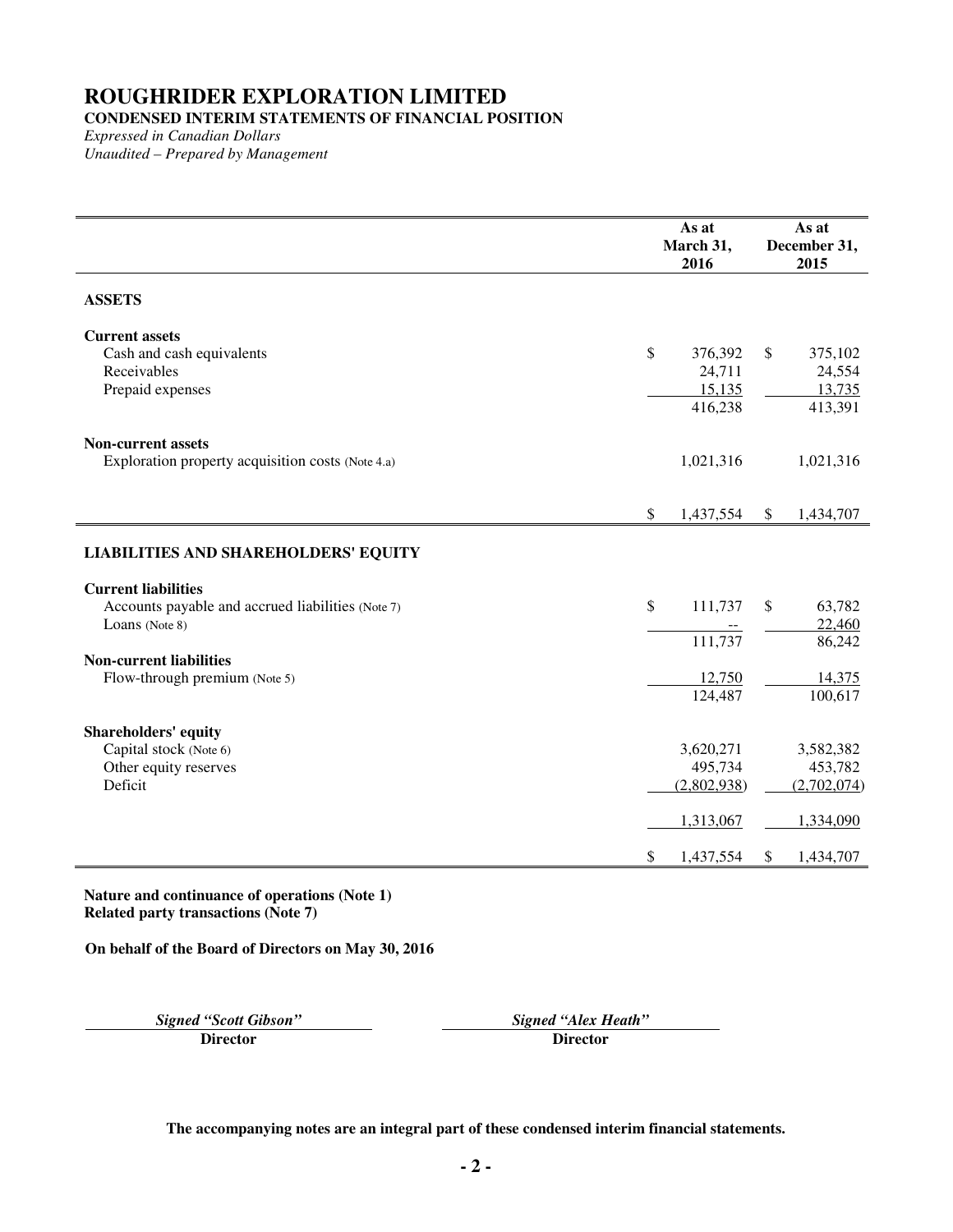### **ROUGHRIDER EXPLORATION LIMITED CONDENSED INTERIM STATEMENTS OF LOSS AND COMPREHENSIVE LOSS**

*Expressed in Canadian Dollars Unaudited – Prepared by Management* 

|                                                                                                                                                                                                                              | For the<br>three month<br>period ended<br>March 31, 2016                                 |        | For the<br>three month<br>period ended<br>March 31, 2015                    |  |
|------------------------------------------------------------------------------------------------------------------------------------------------------------------------------------------------------------------------------|------------------------------------------------------------------------------------------|--------|-----------------------------------------------------------------------------|--|
| Exploration expenses (Note 4.b)<br>Filing fees<br>Interest income<br>Marketing<br>Office expenses<br>Professional fees<br>Salaries and personnel costs<br>Share-based payments (Note 6)<br>Recovery of income taxes (Note 5) | \$<br>13,000<br>3,401<br>(409)<br>4,275<br>7,659<br>4,437<br>58,126<br>12,000<br>(1,625) | $\$\,$ | 152,663<br>(2,500)<br>16,280<br>11,373<br>2,294<br>59,457<br>--<br>(16,961) |  |
| Loss and comprehensive loss for the period                                                                                                                                                                                   | \$<br>(100, 864)                                                                         | \$     | (222, 606)                                                                  |  |
| Basic and diluted loss per common share                                                                                                                                                                                      | \$<br>(0.00)                                                                             | \$     | (0.01)                                                                      |  |
| Weighted average number of common shares outstanding                                                                                                                                                                         | 23,407,790                                                                               |        | 21,606,282                                                                  |  |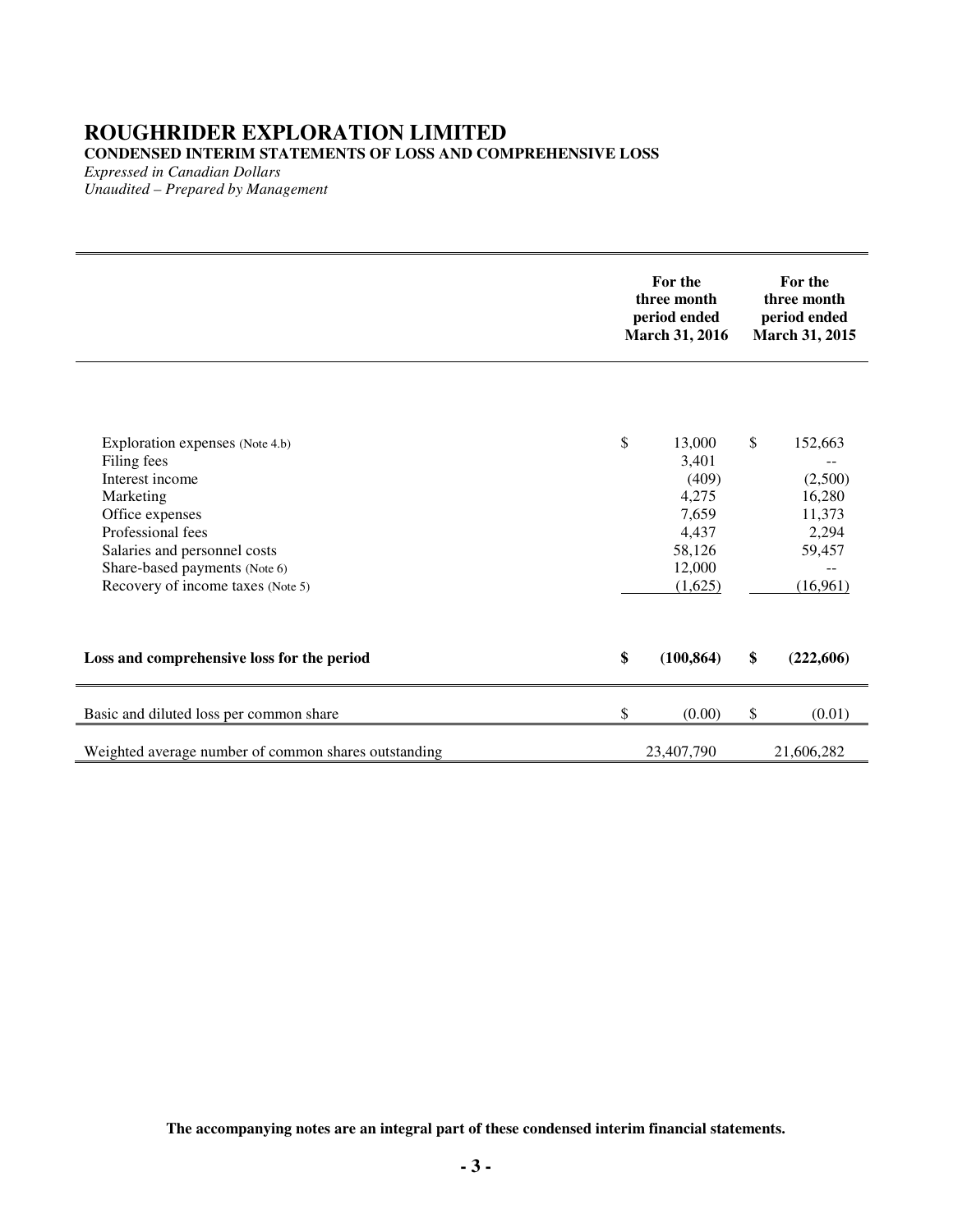# **ROUGHRIDER EXPLORATION LIMITED CONDENSED INTERIM STATEMENT OF CHANGES IN SHAREHOLDERS' EQUITY**

*Expressed in Canadian Dollars* 

*Unaudited – Prepared by Management* 

|                                   | <b>Capital Stock</b>       |               |                                                  |                |                               |
|-----------------------------------|----------------------------|---------------|--------------------------------------------------|----------------|-------------------------------|
|                                   | Number of<br><b>Shares</b> | <b>Amount</b> | <b>Other</b><br><b>Equity</b><br><b>Reserves</b> | <b>Deficit</b> | <b>Total</b><br><b>Equity</b> |
|                                   |                            |               |                                                  |                |                               |
|                                   |                            |               |                                                  |                |                               |
| Balance, December 31, 2014        | 21,606,282                 | \$3,496,652   | \$451,212                                        | \$(2,086,064)  | \$1,861,800                   |
| Loss for the three month period   |                            |               |                                                  | (222,606)      | (222,606)                     |
|                                   |                            |               |                                                  |                |                               |
| Balance, March 31, 2015           | 21,606,282                 | \$3,496,652   | \$451,212                                        | \$(2,308,670)  | \$1,639,194                   |
|                                   |                            |               |                                                  |                |                               |
|                                   |                            |               |                                                  |                |                               |
| <b>Balance, December 31, 2015</b> | 23,043,782                 | \$3,582,382   | \$453,782                                        | \$(2,702,074)  | \$1,334,090                   |
| Private placement                 | 1,035,147                  | 72,460        | $- -$                                            |                | 72,460                        |
| Issuance costs                    |                            | (3,371)       | (2,548)                                          |                | (5,919)                       |
| Warrants issued                   |                            |               |                                                  |                |                               |
| with private placement            |                            | (31,200)      | 32,500                                           |                | 1,300                         |
| Share-based payments              |                            |               | 12,000                                           |                | 12,000                        |
| Loss for the three month period   | --                         |               |                                                  | (100, 864)     | (100, 864)                    |
| Balance, March 31, 2016           | 24,078,929                 | \$3,620,271   | \$495,734                                        | \$(2,802,938)  | \$1,313,067                   |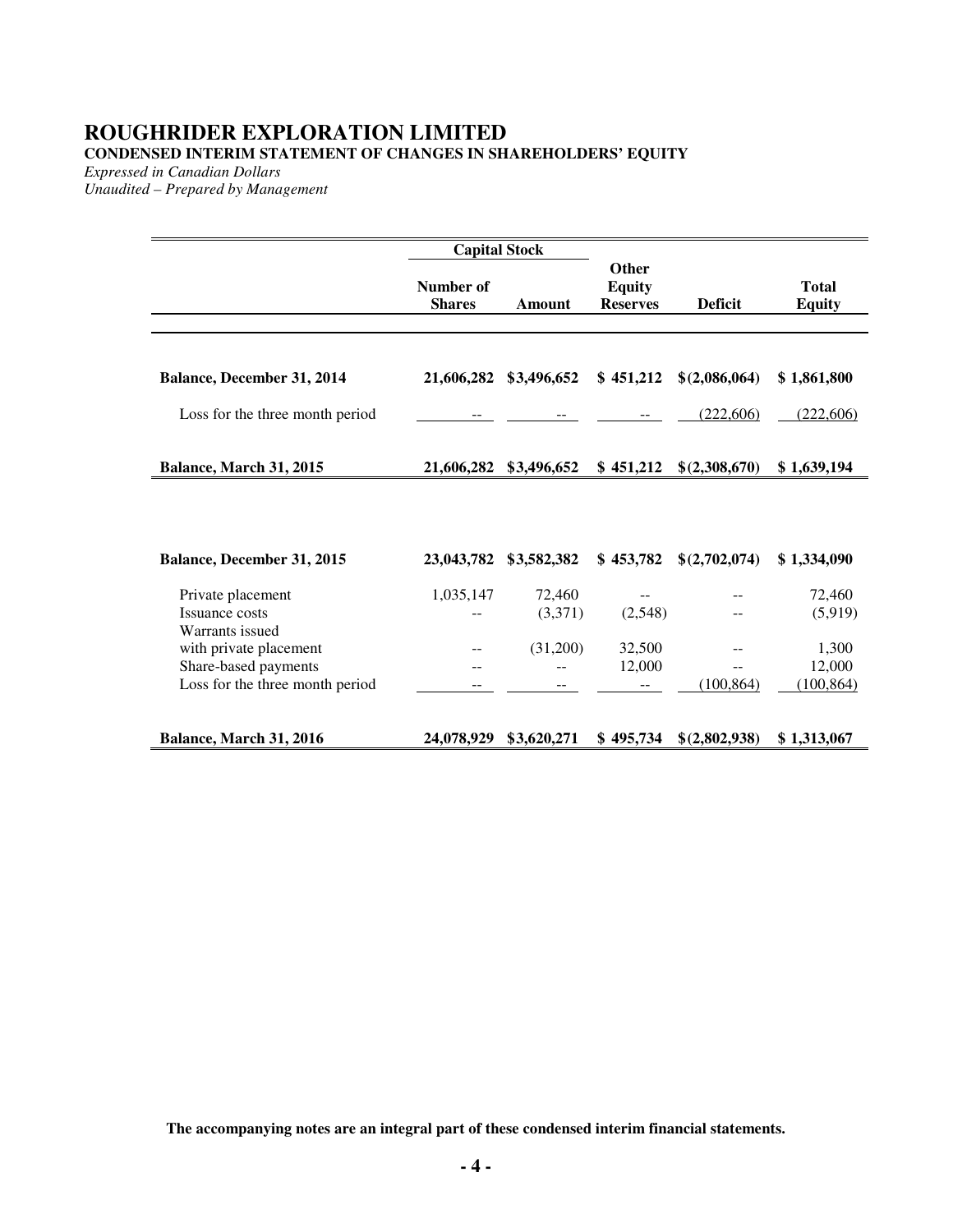**CONDENSED INTERIM STATEMENTS OF CASH FLOWS** 

*Expressed in Canadian Dollars Unaudited – Prepared by Management* 

|                                                                                     | For the<br>three months<br>to March 31,<br>2016 |            | For the<br>three months<br>to March 31,<br>2015 |            |
|-------------------------------------------------------------------------------------|-------------------------------------------------|------------|-------------------------------------------------|------------|
| <b>OPERATING ACTIVITIES</b>                                                         |                                                 |            |                                                 |            |
| Loss for the period                                                                 | \$                                              | (100, 864) | S                                               | (222, 606) |
| Items not affecting cash:                                                           |                                                 |            |                                                 |            |
| Recovery of income taxes                                                            |                                                 | (1,625)    |                                                 | (16,961)   |
| Share-based payments                                                                |                                                 | 12,000     |                                                 |            |
| Changes in non-cash working capital items:                                          |                                                 |            |                                                 |            |
| Increase in receivables                                                             |                                                 | (157)      |                                                 | (29,400)   |
| Increase in prepaid expenses                                                        |                                                 | (1,400)    |                                                 | (25, 430)  |
| Increase (decrease) in accounts payable and accrued liabilities                     |                                                 | (47, 955)  |                                                 | (58, 684)  |
| Net cash used in operating activities                                               |                                                 | (44,091)   |                                                 | (353,081)  |
| <b>INVESTING ACTIVITIES</b>                                                         |                                                 |            |                                                 |            |
| Decrease in security deposits                                                       |                                                 |            |                                                 | 2,000      |
| Net cash used in investing activities                                               |                                                 |            |                                                 | 2,000      |
| <b>FINANCING ACTIVITIES</b>                                                         |                                                 |            |                                                 |            |
| Repayment of loans                                                                  |                                                 | (22, 460)  |                                                 | (1,000)    |
| Private placement                                                                   |                                                 | 72,460     |                                                 |            |
| Share issuance costs                                                                |                                                 | (4,619)    |                                                 |            |
| Net cash used in financing activities                                               |                                                 | 45,381     |                                                 | (1,000)    |
| Increase / (decrease) in cash and cash equivalents for the period                   |                                                 | 1,290      |                                                 | (352,081)  |
| Cash and cash equivalents, beginning of period                                      |                                                 | 375,102    |                                                 | 1,300,201  |
| Cash and cash equivalents, end of period                                            | \$                                              | 376,392    | \$                                              | 948,120    |
|                                                                                     |                                                 |            |                                                 |            |
| Cash and cash equivalents consist of:                                               |                                                 |            |                                                 |            |
| Cash                                                                                | \$                                              | 151,392    | \$                                              | 48,120     |
| Guaranteed investment certificate issued by a Canadian bank                         | \$                                              | 225,000    | \$                                              | 900,000    |
| Cash paid during the period for interest and taxes                                  | \$                                              | 680        | \$                                              |            |
| Non-cash transactions affecting cash flows from investing and financing activities: |                                                 |            |                                                 |            |
| Finder's warrant valuation                                                          | \$                                              | 2,570      | \$                                              |            |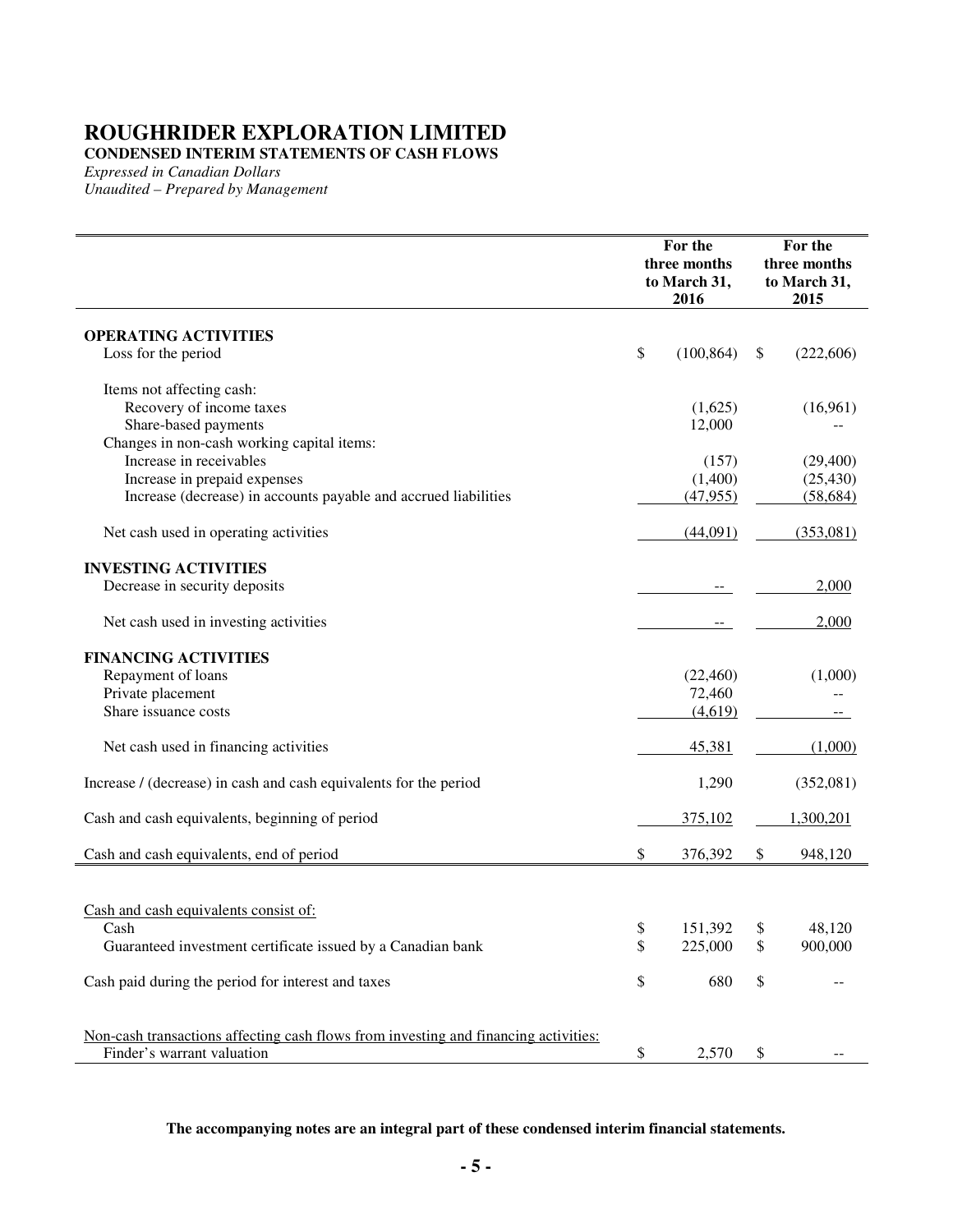NOTES TO THE CONDENSED INTERIM FINANCIAL STATEMENTS For the three months ended March 31, 2016 *Expressed in Canadian Dollars Unaudited – Prepared by Management*   $\overline{a}$ 

### **1. NATURE AND CONTINUANCE OF OPERATIONS**

Roughrider Exploration Limited ("Roughrider" or the "Company") was incorporated on December 7, 2011 under the *British Columbia Business Corporations Act*. The Company is listed on the TSX Venture Exchange as a Tier 2 Mining Issuer . The principal business of the Company is the exploration and evaluation of mineral properties. The current focus of the Company is exploring the Genesis property, a uranium project located to the northeast of the Athabasca Basin in Saskatchewan.

The address of the Company's head office is Suite 408 – 625 Howe Street, Vancouver, British Columbia, Canada V6C 2T6. The address of the Company's registered office is 2500 – 700 West Georgia Street, Vancouver, British Columbia, Canada V7Y 1B3.

 These condensed interim financial statements have been prepared in accordance with International Financial Reporting Standards ("IFRS") with the assumption that the Company will be able to realize its assets and discharge its liabilities in the normal course of business rather than through a process of forced liquidation. The condensed interim financial statements do not include adjustments to amounts and classifications of assets and liabilities that might be necessary should the Company be unable to continue operations.

 The Company has no source of revenue, has an accumulated deficit of \$2,802,938 at March 31, 2016, and expects to incur further losses in order to explore the Genesis property. These factors may cast significant doubt upon the Company's ability to continue as a going concern and, therefore suggest that the Company may be unable to realize its assets and discharge its liabilities in the normal course of business.

 The Company's continuing operations are dependent upon its ability to obtain sufficient financing to explore the Genesis property, and upon the successful exploration and development or sale of the Company's exploration projects. Although the Company has been successful in obtaining financing to begin this process, there is no assurance that it will be able to obtain adequate financing in the future, or that such financing will be on terms that are advantageous to the Company.

#### **2. BASIS OF PREPARATION**

These condensed interim financial statements, including comparatives, have been prepared using accounting policies consistent with IFRS applicable to the preparation of interim financial statements as issued by the International Accounting Standards Board, including International Accounting Standard ("IAS") 34 Interim Financial Reporting, and are consistent with interpretations by the International Financial Reporting Interpretations Committee ("IFRIC") which were effective as of May 30, 2016, the date the Board of Directors authorized these financial statements for issuance.

The preparation of these condensed interim financial statements required management to make certain estimates, judgments and assumptions that affect the reported amounts of assets and liabilities at the date of the condensed interim financial statements. Actual results could differ from these estimates. Critical estimates and judgments are discussed more fully in the Company's audited financial statements for the period ended December 31, 2015.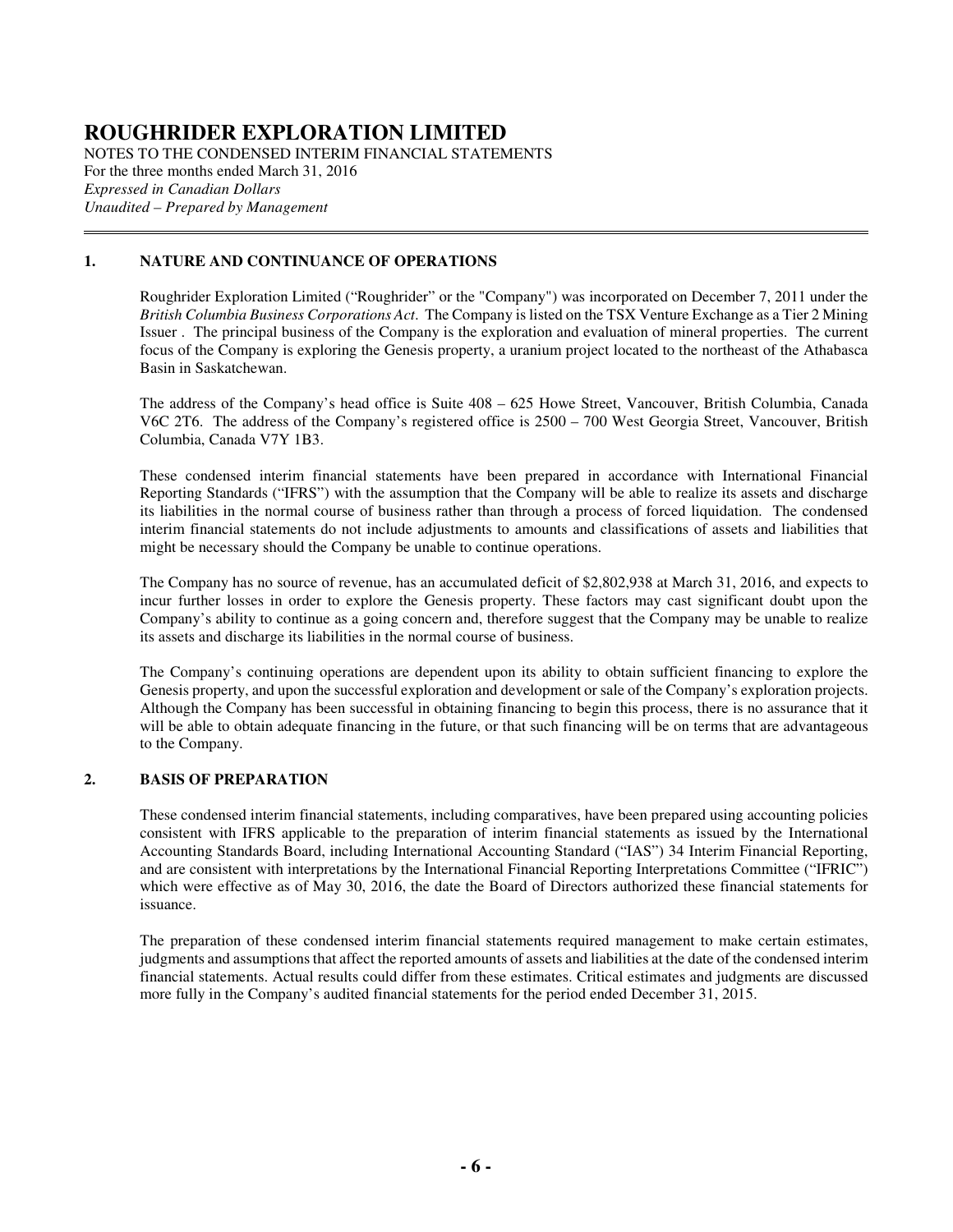NOTES TO THE CONDENSED INTERIM FINANCIAL STATEMENTS For the three months ended March 31, 2016 *Expressed in Canadian Dollars Unaudited – Prepared by Management*   $\overline{a}$ 

### **3. SIGNIFICANT ACCOUNTING POLICIES**

#### **a. Basis of presentation**

These condensed interim financial statements are expressed in Canadian dollars, the Company's functional and presentation currency, the currency of the primary economic environment in which it operates. These condensed interim financial statements have been prepared on a historical cost basis, except for financial instruments classified as *financial instruments at fair value through profit and loss*, which are stated at their fair value. In addition, these condensed interim financial statements have been prepared using the accrual basis of accounting except for cash flow information.

Accounting policies used in the preparation of these financial statements are consistent with those described in the Company's audited annual financial statements for the period ended December 31, 2015, except for the following amendment that reflect a change to IFRS:

*IAS 1, Presentation of Financial Statements* amendment to clarify guidance on materiality and aggregation, the presentation of subtotals, the structure of financial statements, and the disclosure of accounting policies.

Adoption of the above amended accounting standard has had no material impact on the quarterly financial statements.

#### **Upcoming Changes in Accounting Standards**

- *IFRS 7, Financial Instruments: Disclosures* amendment requires additional disclosures on transition from IAS 39 and IFRS 9, and will be effective for the Company's year ended December 31, 2018.
- *IFRS 9, Financial Instruments* introduces the new requirements for the classification, measurement and de-recognition of financial assets and financial liabilities. Specifically, *IFRS 9* requires all recognized financial assets that are within the scope of *IAS 39 Financial Instruments: Recognition and Measurement* to be subsequently measured at amortized cost or fair value. The amendment also introduces a third measurement category for financial assets: fair value through other comprehensive income, and includes a single, forward-looking 'expected loss' impairment model. These amendments will be effective for the Company's year ended December 31, 2018.

The Company is in the process of assessing the impact of the upcoming changes in accounting standards.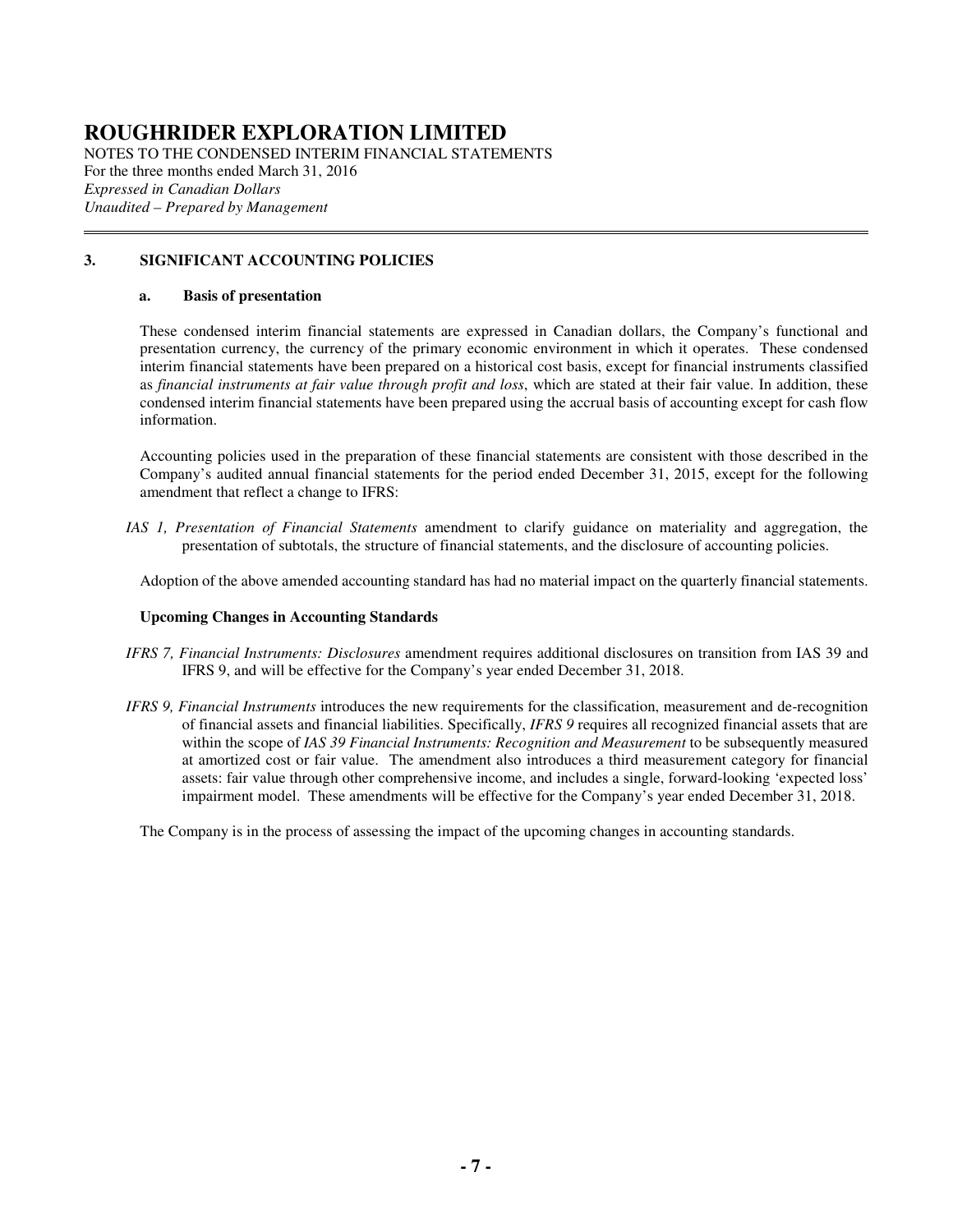NOTES TO THE CONDENSED INTERIM FINANCIAL STATEMENTS For the three months ended March 31, 2016 *Expressed in Canadian Dollars Unaudited – Prepared by Management* 

### **4. EXPLORATION PROPERTY**

#### **a. Acquisition costs**

 $\overline{a}$ 

|                                                   | Genesis<br>property | Other Canadian<br>properties | Total       |
|---------------------------------------------------|---------------------|------------------------------|-------------|
| Balance, December 31, 2014                        | \$608,893           | \$11.489                     | 620,382     |
| Staking costs                                     | 934                 |                              | 934         |
| Cash payment                                      | 400,000             | --                           | 400,000     |
| Balance, December 31, 2015,<br>and March 31, 2016 | \$1,009,827         | \$11,489                     | \$1,021,316 |

#### **Genesis property**

On July 16, 2014, the Company closed its Qualifying Transaction with Kivalliq Energy Corp, ("Kivalliq") under which Roughrider may earn up to an 85% interest in Kivalliq's "Genesis" uranium project (the "Genesis property"). The option agreement was subsequently amended on December 22, 2015.

Under the terms of the amended option agreement, the Company may earn an initial 50% interest by making cash payments, incurring expenditures, and issuing shares as follows:

|                                        | Payments         | Expenditures       | Common shares     |
|----------------------------------------|------------------|--------------------|-------------------|
| On the effective date of the agreement | $$125,000^{(1)}$ | N/A                | $1,969,828^{(1)}$ |
| On or before December 31, 2014         | N/A              | $$1,000,000^{(1)}$ | N/A               |
| On signing of the amending agreement   | $$400,000^{(1)}$ | N/A                | N/A               |
| On or before August 31, 2016           | N/A              | N/A                | 1,969,828         |
| On or before August 31, 2017           | $$175,000^{(2)}$ | \$1,100,000        | N/A               |
| Total                                  | \$700,000        | $$2,100,000^{(3)}$ | 3,939,656         |

 $(1)$ - this amount has been paid, this expenditure incurred, or these shares issued as of December 31, 2015

 $(2)$ - this amount may be paid either in cash or in shares, at Roughrider's election

 $(3)$ - as of Mar 31, 2016, the Company has incurred expenditures of \$1,744,000, including GST, as allowed under the amended option agreement.

The Company may acquire a further 35% interest (for an aggregate 85% interest) by making cash payments, incurring expenditures, and issuing shares as follows:

|                              | Payments          | Expenditures | Common shares |
|------------------------------|-------------------|--------------|---------------|
| On or before August 31, 2018 | $$250,000^{(2)}$$ | N/A          | N/A           |
| On or before August 31, 2019 | $$450,000^{(2)}$$ | \$2,500,000  | N/A           |

 $\overline{^{(2)}}$ - this amount may be paid either in cash or in shares, at Roughrider's election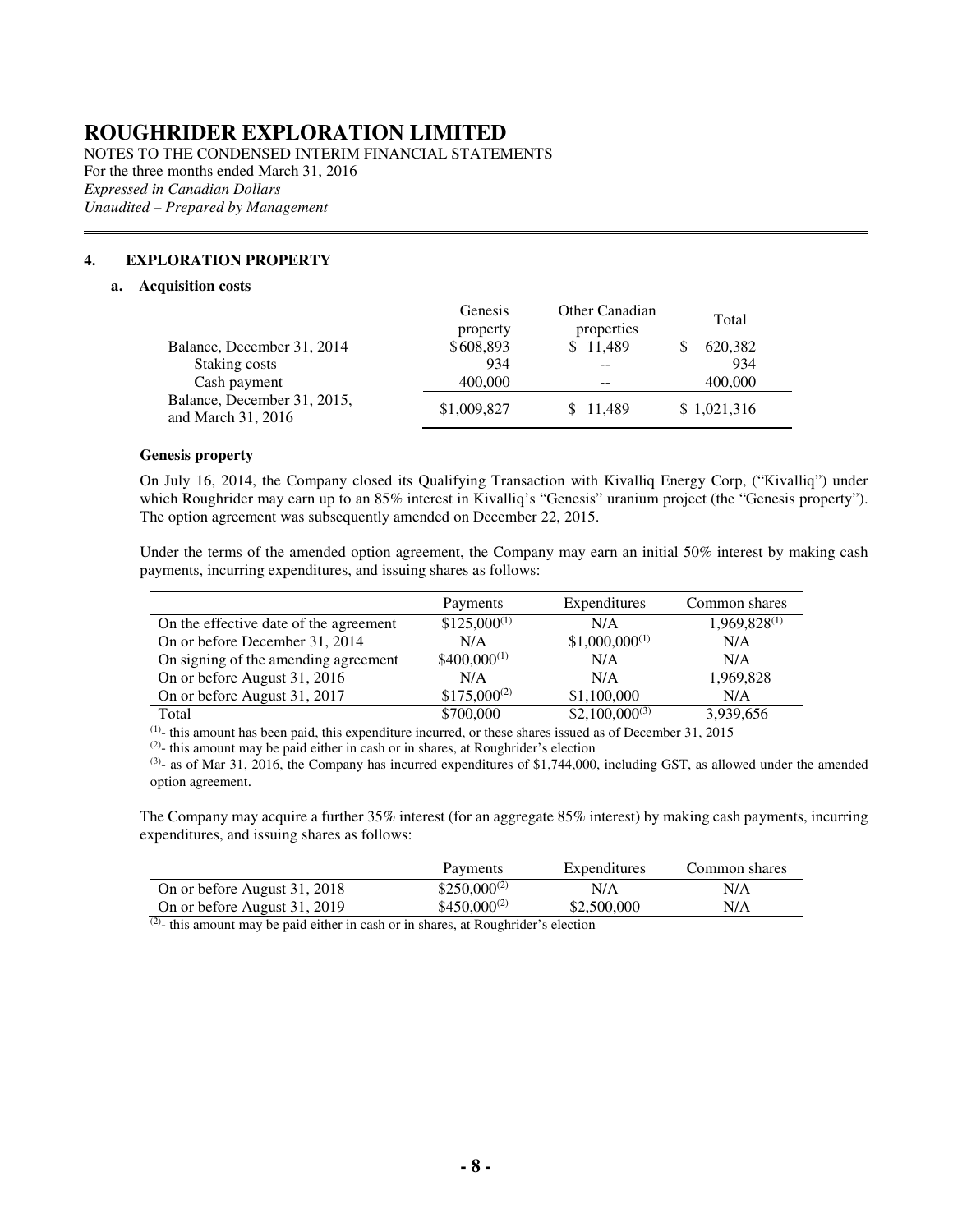NOTES TO THE CONDENSED INTERIM FINANCIAL STATEMENTS For the three months ended March 31, 2016 *Expressed in Canadian Dollars Unaudited – Prepared by Management* 

### **4. EXPLORATION PROPERTY (CONTINUED)**

#### **Other Canadian properties**

Roughrider has added select properties to the portfolio of uranium assets, while maintaining the overall focus on the Genesis Property. These other Canadian properties are outside the Genesis joint venture, and are 100% owned by Roughrider.

#### **b. Exploration expenses**

 $\overline{a}$ 

No exploration costs were incurred prior to completion of the Qualifying Transaction on July 16, 2014.

| Genesis property expenditures for<br>the quarter ended: | March 31,<br>March 31,<br>2016<br>2015 |        |    |         |
|---------------------------------------------------------|----------------------------------------|--------|----|---------|
| Communications                                          | \$                                     |        | \$ | 248     |
| Conferences                                             |                                        |        |    | 185     |
| Fuel                                                    |                                        |        |    | 7,449   |
| Geophysical survey (ground)                             |                                        |        |    | 29,245  |
| Helicopter                                              |                                        |        |    | 47,372  |
| Materials                                               |                                        |        |    | 5,627   |
| Meals and accommodation                                 |                                        |        |    | 13,282  |
| Personnel time                                          |                                        | 13,000 |    | 39,452  |
| Shipping                                                |                                        |        |    | 2,613   |
| Travel                                                  |                                        |        |    | 7,191   |
| Total exploration costs for                             |                                        |        |    |         |
| the three months ended March 31,                        |                                        |        |    |         |
| 2015 and 2016:                                          | \$                                     | 13,000 | \$ | 152,664 |

### **5. FLOW THROUGH PREMIUM LIABILITY**

On December 31, 2015, the Company completed a flow-through private placement of 1,437,500 flow-through shares at a price of \$0.08 per share for gross proceeds of \$115,000. A \$14,375 flow-through share premium liability was recorded pursuant to this financing.

Upon incurring qualifying expenditures of \$13,000 in the quarter ended March 31, 2016, the flow-through share premium liability was partially extinguished, and a recovery of this liability was recorded in the Statements of Loss and Comprehensive Loss, in the amount of \$1,625.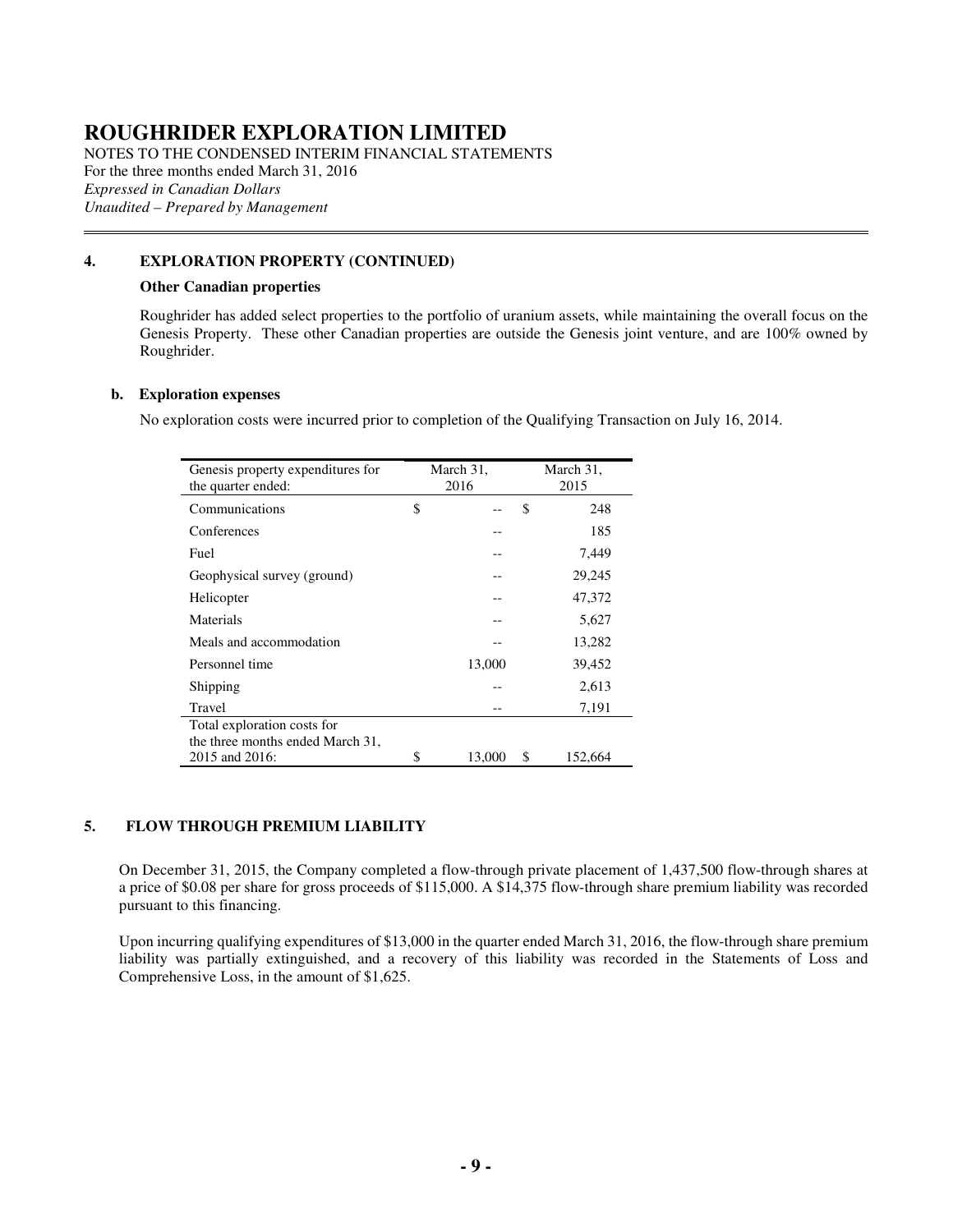NOTES TO THE CONDENSED INTERIM FINANCIAL STATEMENTS For the three months ended March 31, 2016 *Expressed in Canadian Dollars Unaudited – Prepared by Management* 

### **6. CAPITAL STOCK**

 $\overline{a}$ 

#### **Authorized:**

Unlimited common shares with no par value and unlimited preferred shares with no par value.

#### **Issuances**

 On February 2, 2016, the Company completed a private placement of 1,035,147 common shares at a price of \$0.07 per share for gross proceeds of \$72,460. Each unit consisted of one common share and one warrant. Each whole warrant entitles the holder to purchase one common share at a price of \$0.12 per share until February 1, 2018. The Company paid cash finder's fees of \$3,000 and issued 42,857 finder's warrants valued at \$1,300. The finder's warrants have the same terms as the warrants bundled in the units. The Company incurred additional costs of \$1,619 in connection with this financing.

#### **Escrowed shares**

As at March 31, 2016, the Company has  $1,458,000$  shares held in escrow  $(2015 - 2,430,000)$ . Under the escrow agreement, 10% (324,000 shares) of the originally escrowed common shares were released from escrow on the issuance of the Final Exchange Bulletin following completion of the Qualifying Transaction (Note 4.a) and additional tranches of 15% (486,000 shares) were released on January 16, 2015, July 16, 2015 and January 16, 2016. Further tranches of 15% will be released on July 16, 2016; January 16, 2017; and July 16, 2017.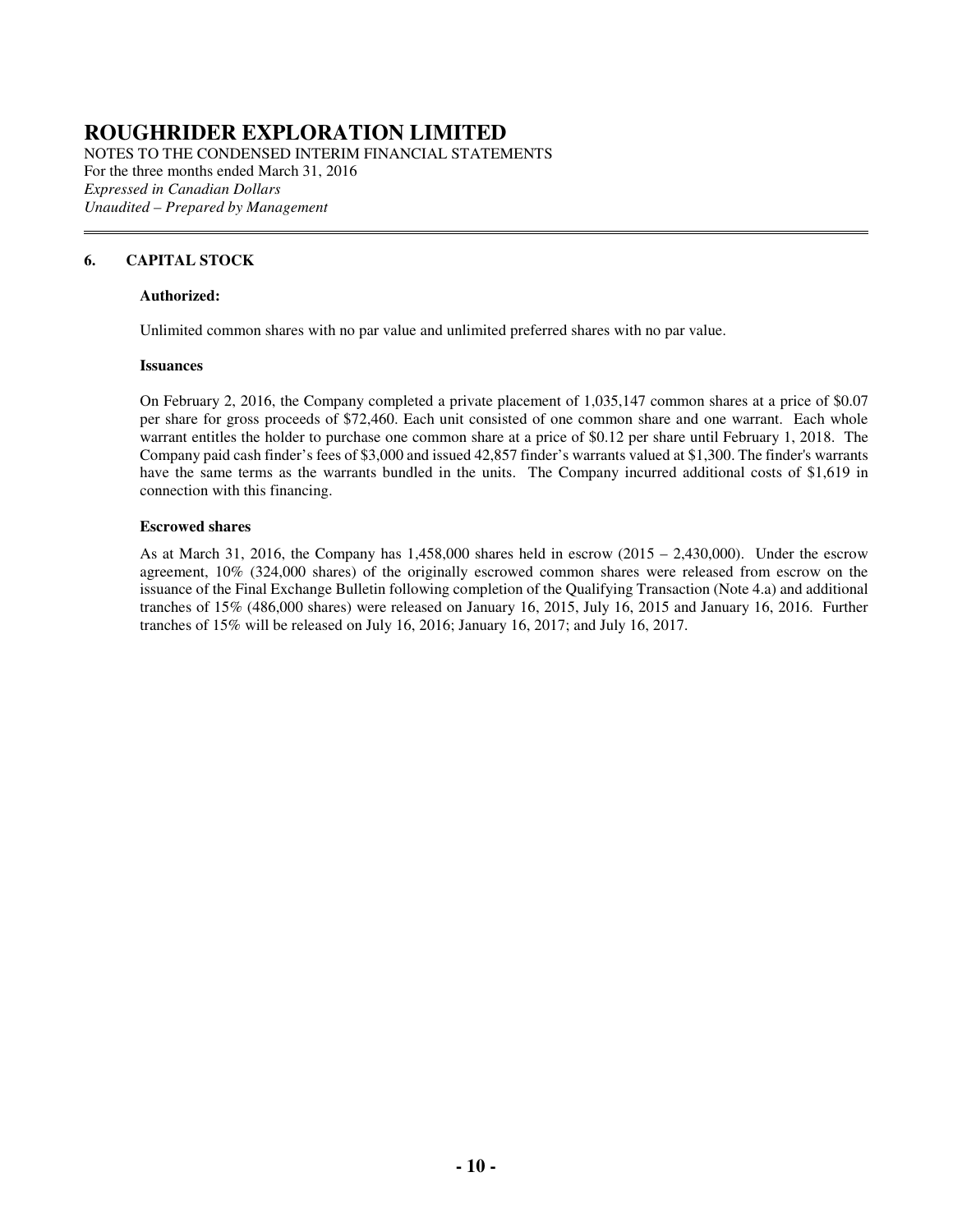NOTES TO THE CONDENSED INTERIM FINANCIAL STATEMENTS For the three months ended March 31, 2016 *Expressed in Canadian Dollars Unaudited – Prepared by Management* 

### **6. CAPITAL STOCK (CONTINUED)**

#### **Stock options**

 $\overline{a}$ 

The Company has established a share purchase option plan whereby the Board of Directors may grant options to directors, officers, employees or consultants. The goal of this plan is to more closely align the interests of optionholders with the interests of shareholders.

The Company has been authorized by its shareholders to grant stock options numbering up to ten percent (10%) of the number of common shares issued and outstanding. Under the plan, the exercise price of each option shall be determined by the directors but will in no event be less than the discount market price for the common shares. Stock options granted are subject to a maximum term of 10 years and vest at the discretion of the Board of Directors. Options granted to consultants performing investor relations activities shall vest over a minimum of 12 months with no more than one quarter of such options vesting in any 3 month period.

Details of stock option activity are as follows:

|                                    | Number of<br>options | Weighted<br>average exercise<br>price |
|------------------------------------|----------------------|---------------------------------------|
| Outstanding, December 31, 2014 and |                      |                                       |
| 2015                               | 1,950,000            | \$0.22                                |
| Granted                            | 250,000              | \$0.12                                |
| Outstanding, March 31, 2016        | 2,200,000            | \$0.21                                |

The following table summarizes information about stock options outstanding and exercisable to directors, officers, employees and consultants as at March 31, 2016:

| Grant date   | Expiry date  | Exercise<br>price | Number of options<br>outstanding and<br>exercisable | Remaining<br>contractual life |
|--------------|--------------|-------------------|-----------------------------------------------------|-------------------------------|
| Aug. 7, 2014 | Aug. 7, 2019 | \$0.22            | 1,950,000                                           | 3.38 years                    |
| Feb. 1, 2016 | Feb. 1, 2021 | \$0.12            | 250,000                                             | 4.84 years                    |

The fair value of stock options issued was calculated using the Black-Scholes Option Pricing Model, based on the following assumptions:

|                                 | Feb 1, 2016 | Aug 7, 2014 |
|---------------------------------|-------------|-------------|
| Average risk-free interest rate | $0.64\%$    | 1.43%       |
| Expected dividend yield         | $0.00\%$    | $0.00\%$    |
| Expected stock price volatility | 127.73%     | 144.6%      |
| Expected life                   | 5.0 years   | 5.0 years   |
| Value per option                | \$0.10      | \$0.1975    |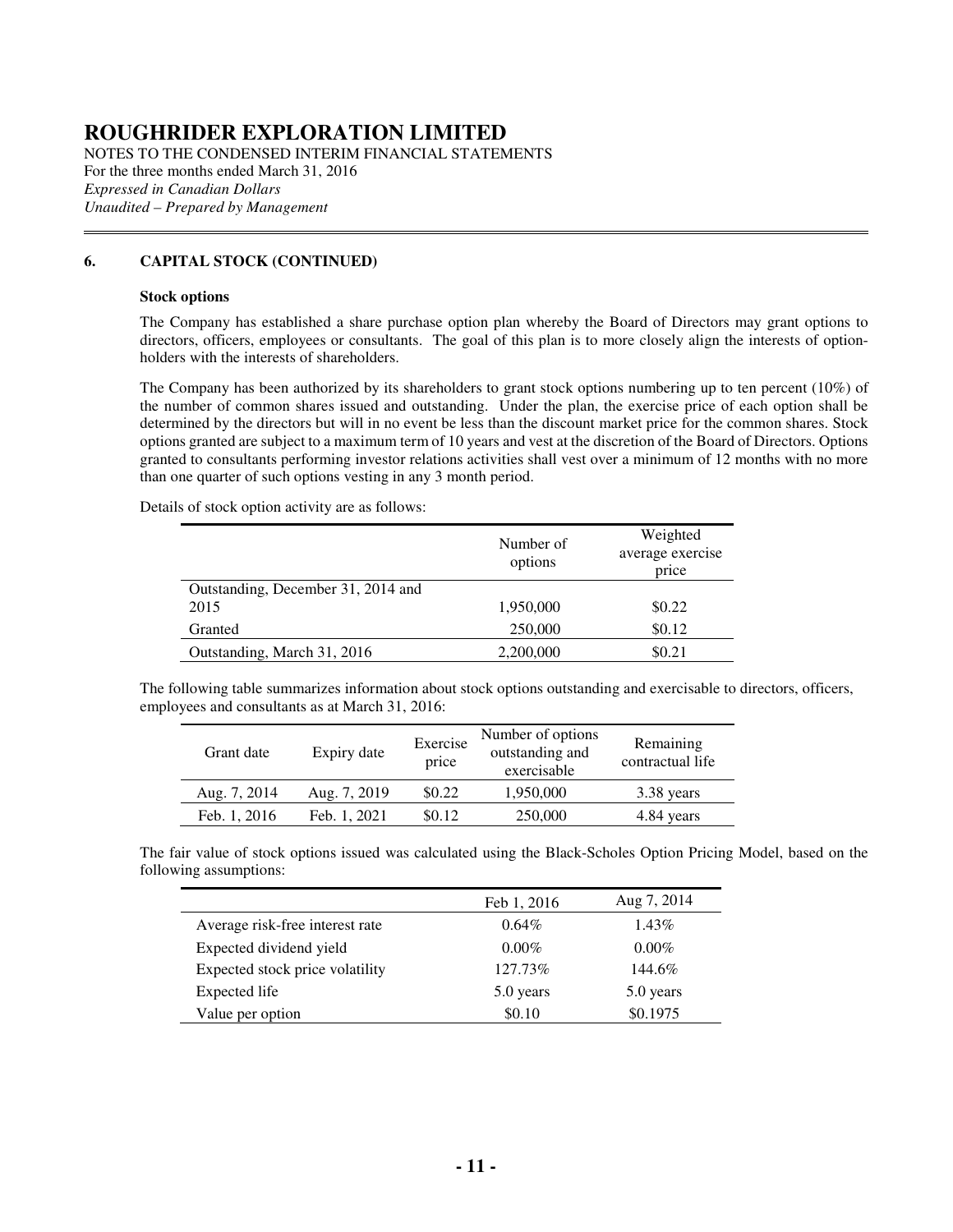NOTES TO THE CONDENSED INTERIM FINANCIAL STATEMENTS For the three months ended March 31, 2016 *Expressed in Canadian Dollars Unaudited – Prepared by Management*   $\overline{a}$ 

### **6. CAPITAL STOCK (CONTINUED)**

### **Warrants**

Details of warrant activity are as follows:

|                                | Number of<br>warrants | Weighted<br>average<br>exercise price |
|--------------------------------|-----------------------|---------------------------------------|
| Outstanding, December 31, 2014 | 6,867,646             | \$0.34                                |
| Issued                         | 786,250               | \$0.12                                |
| Outstanding, December 31, 2015 | 7,653,896             | \$0.32                                |
| Issued                         | 1,078,004             | \$0.12                                |
| Outstanding, March 31, 2016    | 8,731,900             | \$0.29                                |

As at March 31, 2016, the outstanding stock purchase warrants were as follows:

| Expiry date                                  | Exercise price | Number of warrants | Remaining<br>life (years) |
|----------------------------------------------|----------------|--------------------|---------------------------|
| June 30, 2016                                | \$0.18         | $133,440^{(3)}$    | 0.25                      |
| July 16, 2016                                | \$0.22         | $469,980^{(3)}$    | 0.30                      |
| July 16, 2017                                | \$0.35         | 6,264,226          | 1.29                      |
| December 31, 2017                            | \$0.12         | $786,250^{(4)}$    | 1.75                      |
| February 1, 2021                             | \$0.12         | $1,078,004^{(5)}$  | 1.84                      |
| Weighted average remaining contractual life: | 1.33           |                    |                           |

(3)finder's warrants

 $(4)67,500$  of which are finder's warrants

 $(5)42,857$  of which are finder's warrants

The fair values of the finder's warrants issued were calculated using the Black-Scholes Option Pricing Model, based on the following weighted average assumptions:

|                                 | Mar 31, 2016  | Dec 31, 2015 |
|---------------------------------|---------------|--------------|
| Exercise price                  | \$0.12        | \$0.12       |
| Average risk-free interest rate | $0.64\%$      | $0.48\%$     |
| Expected dividend yield         | $0.00\%$      | $0.00\%$     |
| Expected stock price volatility | 127.73%       | 130.18%      |
| Expected life                   | vears<br>2.00 | years        |